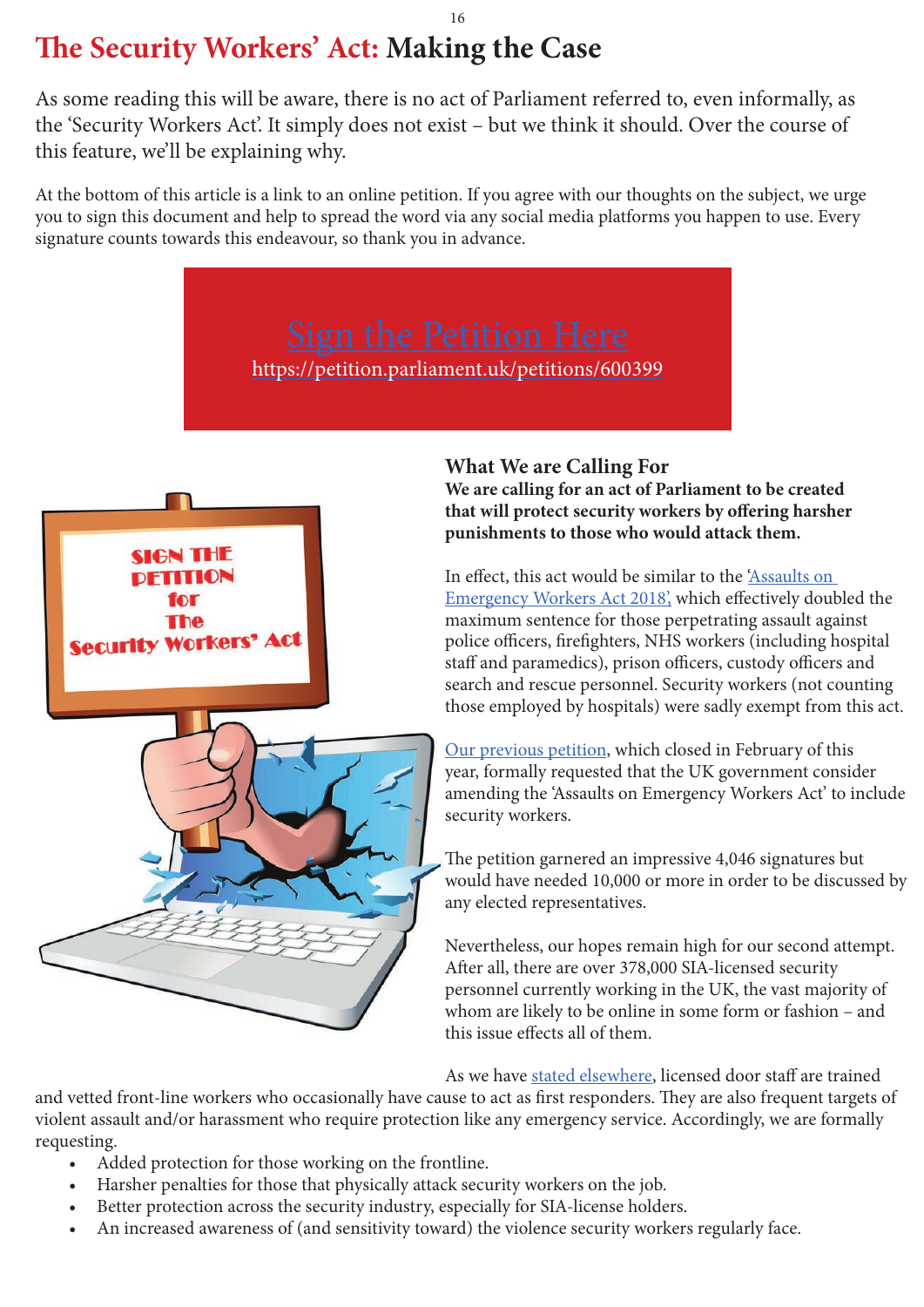#### **Who Should it Cover**

We feel that this 'Security Workers Act' should cover every SIA-licensed security worker in the UK, as long as the incidents take place while they are at work.

At the very least, this proposed legislation should cover all security workers that operate on the front lines or are considered to be 'in harm's way' in any fashion.

We feel that the job performed by security workers is very important but is all-toooften swept aside or else totally overlooked, not only by the public, but also by people with the power to change things. The exclusion of security workers from the 'Assaults on Emergency Workers Act' confirms this in our eyes.

#### **Why Security Staff need to be Covered**

The 'Assaults on Emergency Workers Act' was created in response to escalating violence against first responders, police, NHS staff, prison officers, parole officers and more besides.

Between 2017 and 2018 (when the act was finally passed), more than 26,000 attacks on police officers and 17,000 attacks on NHS staff were reported to have occurred. This marked a 10% increase in violent attacks against NHS staff (at the same time, it was revealed that 72% of ambulance drivers have reported being attacked while on duty), as well as a 34% increase in attacks on police already reeling from a series of particularly brutal government spending cuts.

With less assistance from the police, security workers are regularly finding themselves overworked and often operating in unfamiliar territory.

The general rise in violent crime (which has increased by as much as 87% over the last decade or more) has placed the people of Britain at a higher risk of experiencing violent assault than at any other time in the last decade. Britain's security workers are exposed to this environment every time they work. They are clear targets for abuse and assault, yet are afforded no more legal protection than any other member of the public.

The stress from this situation is starting to show. In 2015, an official SIA report revealed that 96% of its 800 participants (that's 768 SIA licensed security workers) had experienced one or more forms of abuse while at work. 70% had been the targets of physical assault, while 34% (272 people) had actually been hospitalised.

In 2020, a groundbreaking study conducted by the University of Portsmouth found that 64.6% of security guards suffered verbal abuse at least once a month, with half of these explaining that it happened once a week). 43% reported being threatened with violence at least once a month (with 10% claiming that it happened once a week). More than 30% reported being physically assaulted at least once a year (with 10% stating that it happened once a month).

Damningly, the study revealed that nearly 40% of its respondents were experiencing symptoms linked to Post-Traumatic Stress Disorder (PTSD). PTSD, which can be caused by abuse and assault of various kinds, has been strongly linked to depression and even suicide.

Our own recent study into violence against security workers is the largest ever undertaken and also attests to a worsening pattern of violence being perpetrated against Britain's security workers.

According to our findings, 36% of UK-based security workers are attacked on a monthly basis, with the same amount having to use reasonable force as a means of either self-defence or defence of others. More than half are verbally abused every time they work and as many as 48% are showing some symptoms that may indicate PTSD. Of the 1224 people we questioned, 86% told us that the violence they see at work had significantly worsened over the last 5 years.

With all this data (and more besides – this piece is intended merely as an overview), available from multiple,

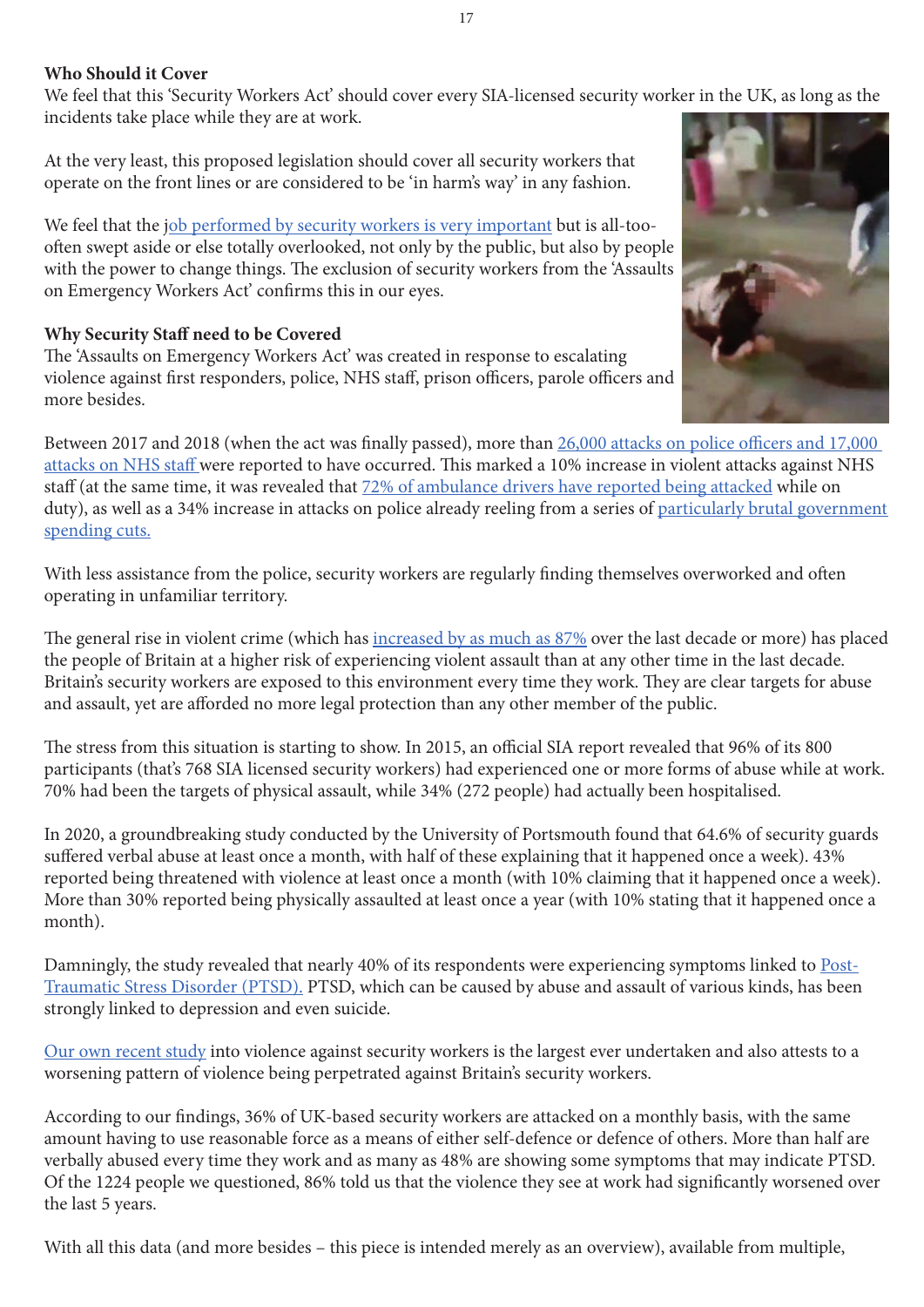credible sources (including the government's own figures), it seems dismissive, even negligent, not to consider taking some action that can lessen the risks faced by security workers.

After all, they spend their professional lives protecting the British public, as well as our public transport, businesses, hospitals, storage facilities, leisure spots and public places of all kinds. Do we not owe them the same care and consideration that they regularly show us?

# **5 Compelling Arguments as to Why Frontline Workers should have more Protection**

#### **1. Security staff and door supervisors are front line workers.**

Door supervisors are often attacked after refusing entry to people who are behaving aggressively, or are already seriously inebriated. Sometimes they are attacked after forcibly removing a disorderly patron from the premises.

In both instances, this is done for the protection of those patrons already in the establishment.

Taking actions such as these can put security personnel directly in harm's way. Additionally, security staff are often providers of first aid and other emergency responses. They work closely with police wherever possible and have been known to assist paramedics and other first responders. Security personnel are front line workers by almost every definition of the term.

#### **2. Security staff are prime targets for violent assault**

On a nightly basis, security personnel face the same type of physical risks as police officers, ambulance drivers and others who are officially covered by the act. It seems profoundly negligent, then, to exclude security personnel from the same protection, especially when the risk of physical assault is as high or higher for security personnel as it is for many emergency workers.

#### **3. Licenced staff are trained staff**

SIA licenced security staff are rigorously trained before taking on their roles. They are also thoroughly vetted and checked before seeking employment in the field. Their professional conduct is subject to strict guidelines that must be adhered to, or else the license is revoked. In fact, many security staff are checked and monitored to a greater extent than some of the staff already covered by the act.

#### **4. It would help to protect people**

The statistics are making a clear and unambiguous point; a lot of people in Britain feel that they can assault security personnel with little – if any- fear of recourse. This, of course, is totally unacceptable. If it became common knowledge that attacking a door supervisor or supermarket security guard was punishable by up to double the maximum sentence already in place, it seems certain that less people would try to harm them.

Today, many security guards wear personal cameras, and almost all venues feature some sort of CCTV. Any assault captured on camera would result in a harsher punishment, which would hopefully deter many would-be attackers. As a deterrent, this could not only increase the safety of security staff across the UK, it could also help to keep the customers safe. This is, after all, the most important duty of any security worker.

#### **5. More people would enter the industry**

Giving security staff better protection at work, could have the knock-on effect of stimulating growth within the security industry.

A large number of people leave the security industry every year, with the threat of violence being among the prime reasons given. Obviously, this benefits no one. Hypothetically speaking, more people would likely consider security as a career path (or perhaps return to it) if it were considered to be less dangerous and they knew they would be offered more protection and respect by both the government and the people of Great Britain.